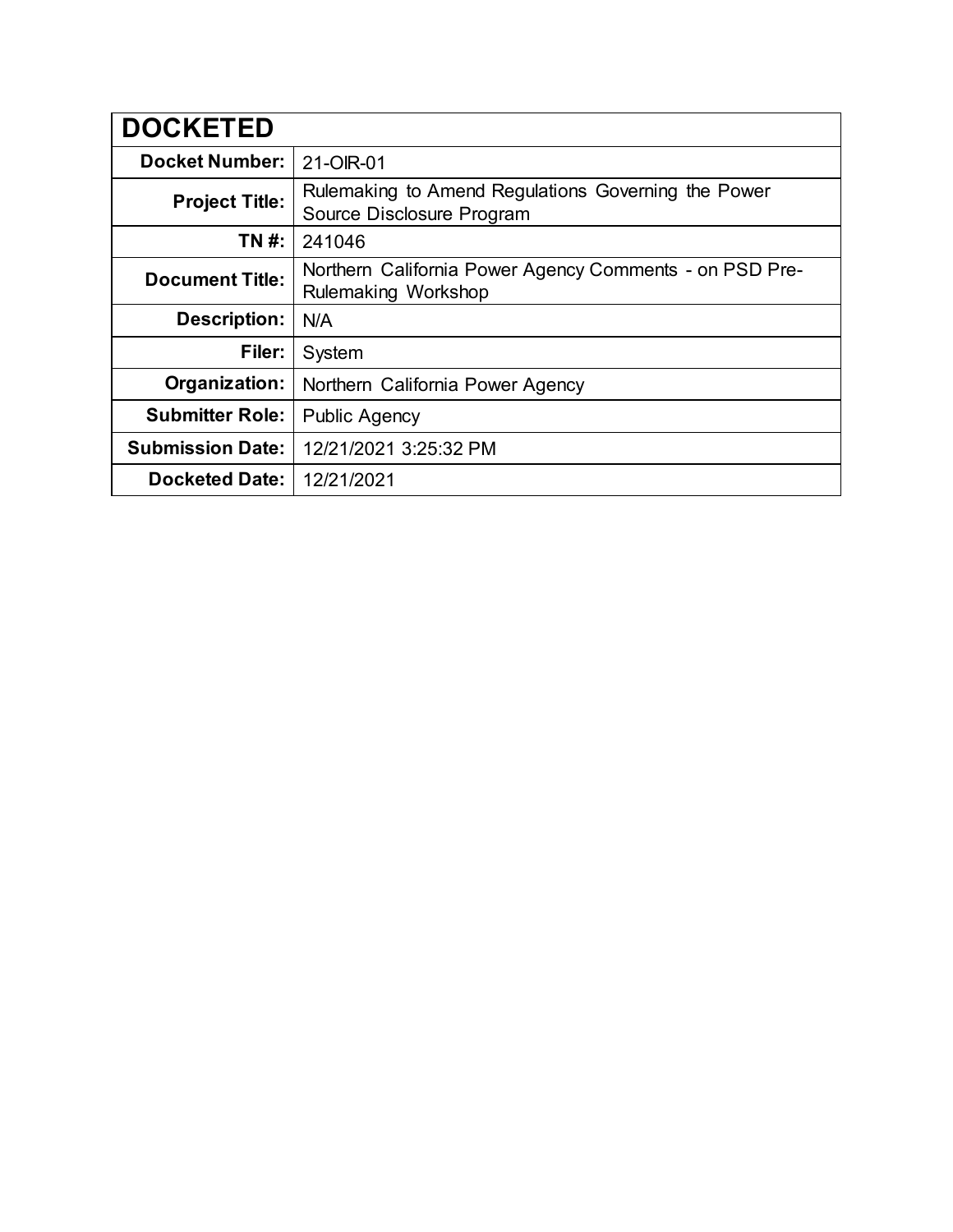Comment Received From: Northern California Power Agency Submitted On: 12/21/2021 Docket Number: 21-OIR-01

## **NCPA Comments on PSD Pre-Rulemaking Workshop**

Additional submitted attachment is included below.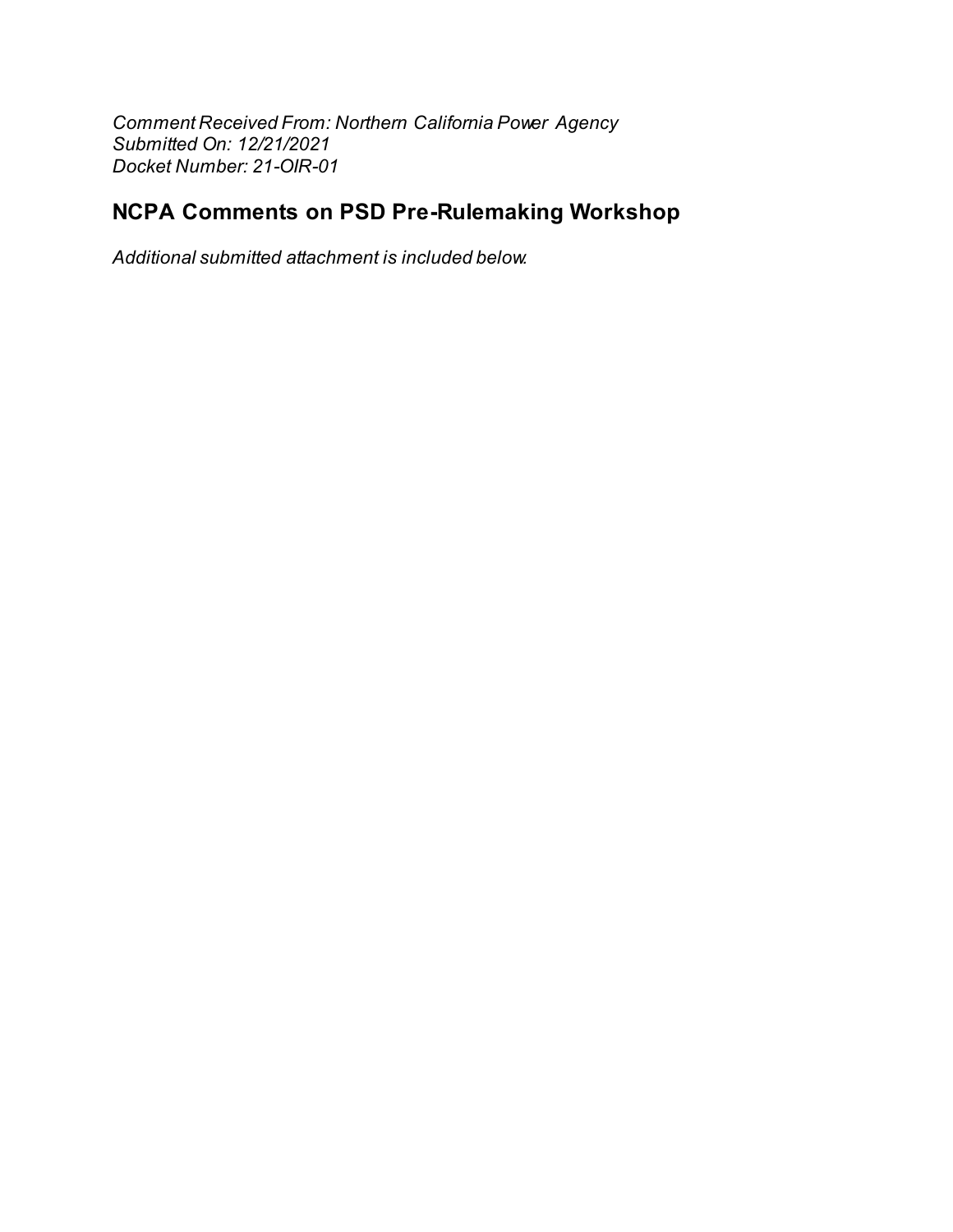## **BEFORE THE CALIFORNIA ENERGY COMMISSION**

**In the matter of: Rulemaking to Amend Regulations Governing the Power Source Disclosure Program**

**Docket No. 21-OIR-01**

## **NORTHERN CALIFORNIA POWER AGENCY COMMENTS ON STAFF PRE-RULEMAKING WORKSHOP ON UPDATES TO THE POWER SOURCE DISCLOSURE REGULATIONS**

The Northern California Power Agency<sup>[1](#page-2-0)</sup> (NCPA) submits these comments to the California Energy Commission (Commission) on the Staff Pre-Rulemaking Workshop on Updates to the Power Source Disclosure Regulations (Workshop) held on December 7, 2021. NCPA appreciates the opportunity to provide these comments on proposed change to the Power Source Disclosure (PSD) regulation. These comments address the limited issue of proposed amendments to the PSD regulation to incorporate the revised statutory deadlines set forth in Assembly Bill (AB) 242 (Holden, Chapter 228, Statutes of 2021). NCPA is also a signatory to the Joint POU comments, and incorporates those comments, herein. NCPA looks forward to engaging with Commission staff and stakeholders on further proposed amendments during the rulemaking process.

## **AB 242 REQUIRES ANNUAL DISCLOSURES TO BE MADE BY OCTOBER 1 OF EACH YEAR**

The PSD regulation should not be amended to include the proposed September 1 due date for retail suppliers to provide a Power Content Label (PCL) to the Commission. Requiring the submission to the Commission prior to the October 1 deadline set forth in AB 242 is not only contrary to the express statutory language, but technically infeasible and contrary to the very basis for the statutory amendments.

<span id="page-2-0"></span><sup>&</sup>lt;sup>1</sup> NCPA is a nonprofit California joint powers agency established in 1968 to construct and operate renewable and low-emitting generating facilities and assist in meeting the wholesale energy needs of its 16 members: the Cities of Alameda, Biggs, Gridley, Healdsburg, Lodi, Lompoc, Palo Alto, Redding, Roseville, Santa Clara, Shasta Lake, and Ukiah, Plumas-Sierra Rural Electric Cooperative, Port of Oakland, San Francisco Bay Area Rapid Transit (BART), and Truckee Donner Public Utility District—collectively serving nearly 700,000 electric consumers in Central and Northern California.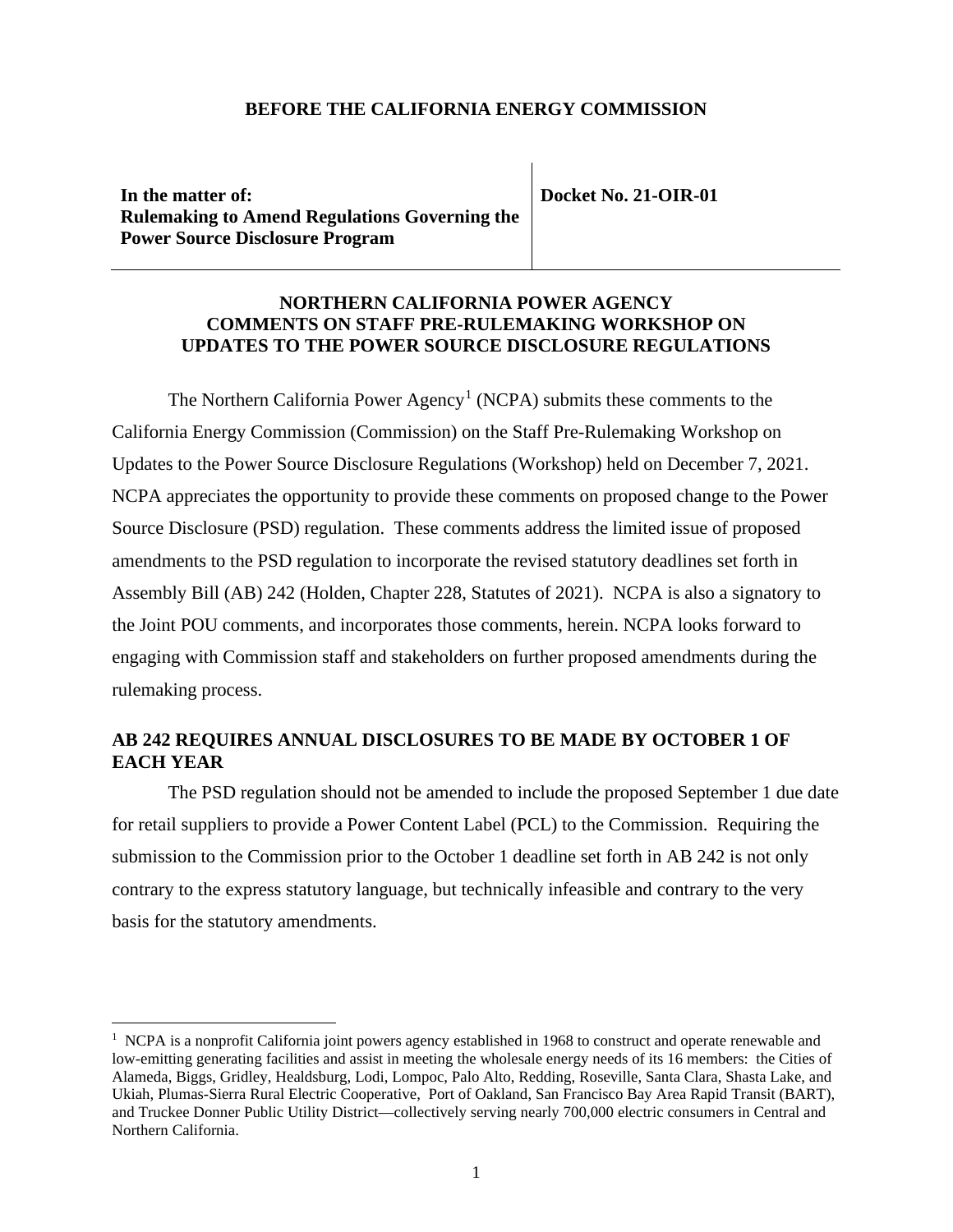During the Workshop, staff discussed the proposed changes to §1394.1(b)(2) of the PSD Regulation, regarding retail disclosures to customers. In particular, staff suggested proposed changes that would:

- create a new deadline of September 1 of each year for submitting the PCL to the Commission;
- require retail sellers to provide a written PCL to customers by the end of the first complete billing cycle for the fourth quarter of each year; and
- require retail sellers to display the PCL on the retail supplier's website by October 1 of each year.

Per the Staff Presentation, the rationale for these changes is the need to implement the due dates directed by AB 242. AB 242 modified Public Utilities Code Section 398.4(c) to remove the previous requirement that the annual disclosures be made "by the end of the first complete billing cycle for the third quarter of the year," and replacing it with a requirement that the disclosures be made by "October 1 of each year." The statutory change was necessary to allow retail sellers sufficient time to prepare and disseminate the PCL, which was not practicable under the previous provisions. NCPA has long supported the change, and detailed in the last rulemaking the reasons why the additional time was necessary to ensure the accuracy and usefulness of the disclosure.

Prior to the statutory amendment, once the retail seller received the mandatory Commission-issued template, they must then go through the necessary internal processes to collect the data and timely complete the form. As NCPA and several publicly owned utilities stressed in the last rulemaking, it was simply not logistically possible to complete the label earlier. The Commission acknowledged the concerns raised by stakeholders during the last rulemaking, going so far as to revise their own proposal for an August 30 deadline to publish the PLC, reverting instead to the statutory language, noting that "constraints on the power content label disclosure deadline are based on statutory requirements." (FSOR, p. 53)<sup>[2](#page-3-0)</sup> The statutory amendments adopted in AB 242 explicitly recognize these constraints, and make the changes noted above.

NCPA is supportive of the proposed regulatory change that would recognize the October 1 publication deadline set forth in PUC 398.4(c), as well as the proposed amendment to require that the PCL be provided to customers in written promotional materials by the end of the first

<span id="page-3-0"></span><sup>2</sup> Final Statement of Reasons, Modification of Regulations Governing the Power Source Disclosure Program (FSOR), Docket No. 16-OIR-05, OAL File No. Z-2019-0827-02; Posted May 8, 2020.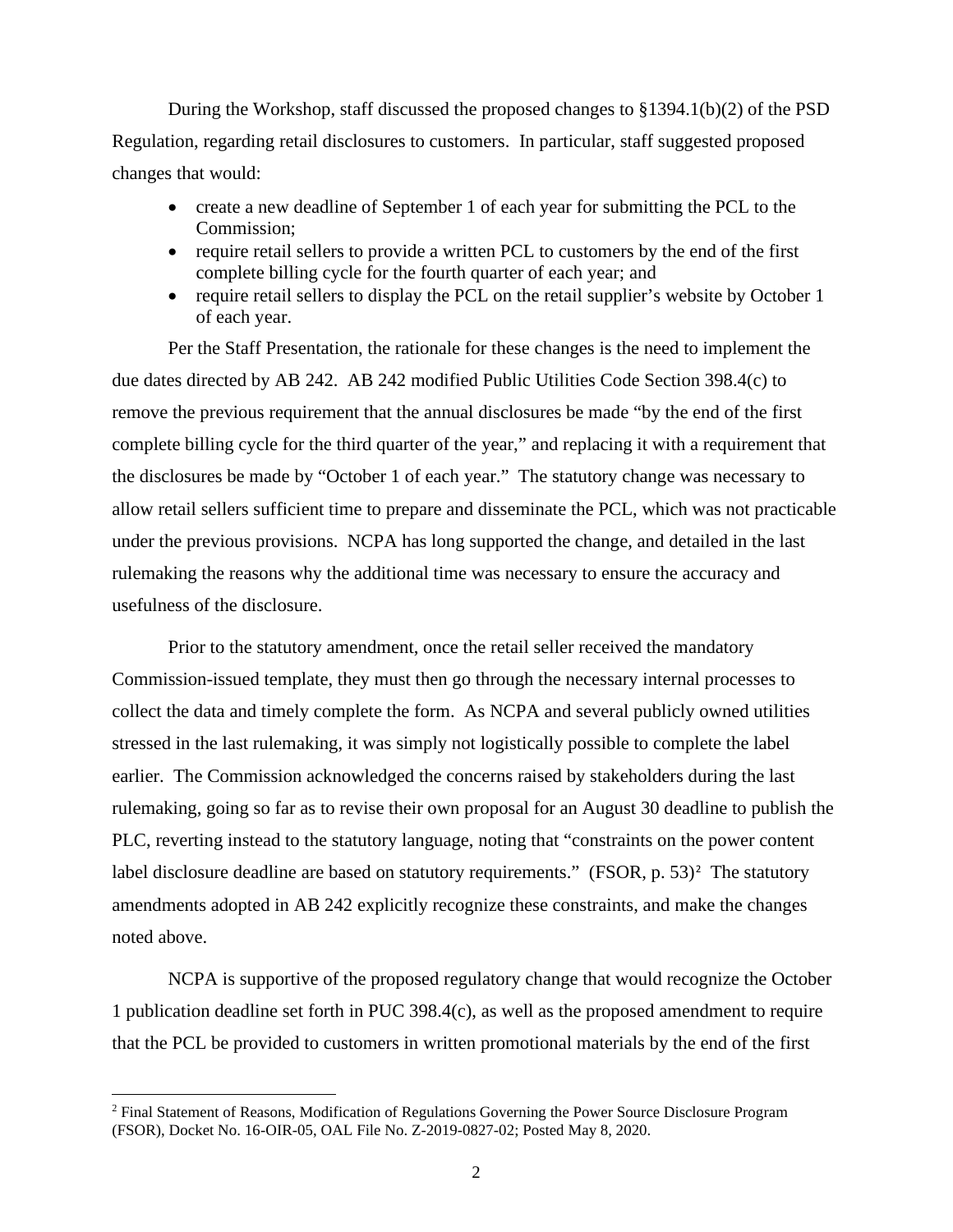complete billing cycle for the fourth quarter of the year. These suggested amendments to the PSD Regulation are consistent with the statutory amendments in AB 242. However, nothing in AB 242 directs that PCLs be provided to the Commission by September 1.

Based on staff comments during the Workshop, it is NCPA's understanding that Commission staff is seeking to have the PCL submitted to the Commission prior to the October 1 deadline so that staff can review and verify the information contained in the PCL prior to publication on the retail seller's website. However, this pre-publication review is not required under the statute and hinders the ability of the POU to provide the information in a timely manner; and in any event, the Commission has no authority to alter the disclosure deadline to a date outside the statutory requirement. (*See*, FSOR, p. 53) Requiring an earlier submission date is contrary to the express statutory amendments that moved the PCL publication date from the "first billing cycle of the third quarter" to "October 1 of each year". This timeframe was determined, by the Legislature, to be necessary, and as the Commission itself has noted, "[t]he deadline for retail suppliers to disclose Power Content Labels is established in statute under Public Utilities Code section [3](#page-4-0)98.4(c)." (ISOR, p. 28)<sup>3</sup> During the last rulemaking, several stakeholders, including NCPA, sought to have this deadline moved for practical reasons; in response to those comments, the Commission concluded that it has no authority to extend the disclosure deadline to a date that falls outside this window and so could not establish a later date as requested by some. (*See*, FSOR, p. 53) Likewise, just as the Commission has no authority to extend the disclosure deadline set forth in statute, the Commission similarly lacks the authority to arbitrarily establish an earlier date for submission of the PCL.

In the previous rulemaking, the Commission had proposed requiring retail seller to submit the PCL by August 30 of each year; in response to stakeholder, comments, however, the Commission revised this proposal, noting that "incorporating this provision exactly as written in statute better serves program and stakeholder needs." (FSOR, p. 6) Inexplicably, however, the Commission has resurrected this proposal, notwithstanding the fact that nothing in the record of the past rulemaking or AB 242 provides a legal or practical basis for reasserting this earlier deadline.<sup>[4](#page-4-1)</sup> As such, the proposed modifications to the PSD Regulation that would create a

<span id="page-4-0"></span><sup>3</sup> Initial Statement of Reasons, Modification of Regulations Governing the Power Source Disclosure Program California Energy Commission (ISOR), Docket No. 16-OIR-05, September 2019.

<span id="page-4-1"></span><sup>&</sup>lt;sup>4</sup> As detailed in the FSOR, multiple stakeholders commented in opposition to the Commission's initial proposal to require that PCLs be provided to customers and the Commission by August 30 of each year; the proposal to provide